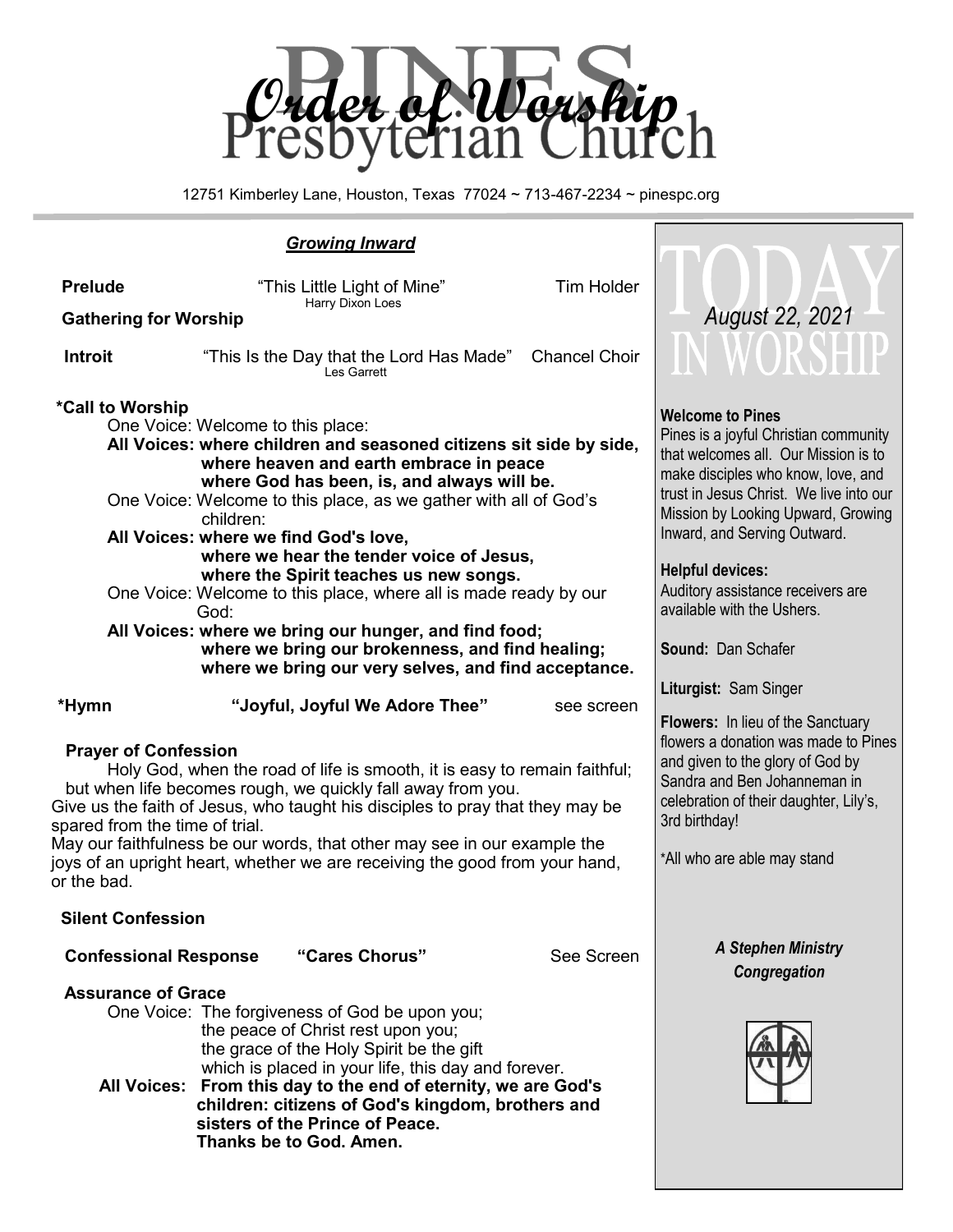**Children's Message Jesus loves me this I know, for the bible tells me so. Little ones to him belong, they are weak, but he is strong. Yes, Jesus loves me, yes Jesus loves me. Yes, Jesus loves me, the bible tells me so.** *Looking Upward* **First Reading Mark 10:16-19** Anthem **1988** "Amazing Grace" Bethel Strawser, Bells Arr/Anderson, Kramlich **Gospel Reading Ephesians 3:13-16 Sermon** The "Fiesta Sunday" Fiesta Sunday" Education/Mission **\*Hymn "Will You Come and Follow Me"** See Screen *Serving Outward* **\*Saying What We Believe** One Voice: There is one hope, one calling, to which we are called. **All Voices: The hope in our lives is Jesus.** One Voice: There is one hope, one calling, to which we are called. **All Voices: The call we must answer is God's.** One Voice: There is one faith, one hope, one Lord of us all. **All Voices: The Lord of our lives is Jesus.** One Voice: There is one baptism, one Father, one Mother of all. **All Voices: The creator who calls us is God.** One Voice: We are one body, one family, one church, **All Voices: woven by the Spirit with bonds of peace.** One Voice: With Christ's children throughout all of this earth, **All Voices: we are one body in unity and love. \*Gloria Patri Glory be to the Father, and to the Son, and to the Holy Ghost; As it was in the beginning, is now and ever shall be, world without end. Amen. Amen. The Lord's Prayer \*Hymn "Go to the World"** See Screen **\*Charge and Benediction \*Benediction Response "May the God of Hope Go With Us"** See Screen **\*Sending Out The Light of Christ \*Postlude** "We've a Story to Tell to the Nations" Tim Holder H. Ernest Nichols **Pray for the People of Pines Pray for Friends in Mission** Joy Kreider Ken and Judy McDyer **Pray for Pines Members in the Military** Olivia Williams (Army) Noah Youngflesh (Air Force) Words printed by permission CCLI 998238 Portions of our liturgy are from **The Lord's Prayer** Our Father, who art in heaven, hallowed be thy name. Thy kingdom come, thy will be done, on earth as it is in heaven. Give us this day our daily bread; and forgive us our debts, as we forgive our debtors; and lead us not into temptation, but deliver us from evil. For thine is the kingdom and the power and the glory, forever. Amen. \_\_\_\_\_\_\_\_\_\_\_\_\_\_ Norma Bender Jean Breitenwischer Barbara Caffall Virginia Smith Carolyn Craig Bob Symon Karen MacAllister Nancy Watler Morriss Partee Darlene Wendt Barbara Youngflesh Larry Greenlee

The Abingdon Worship Annual 2021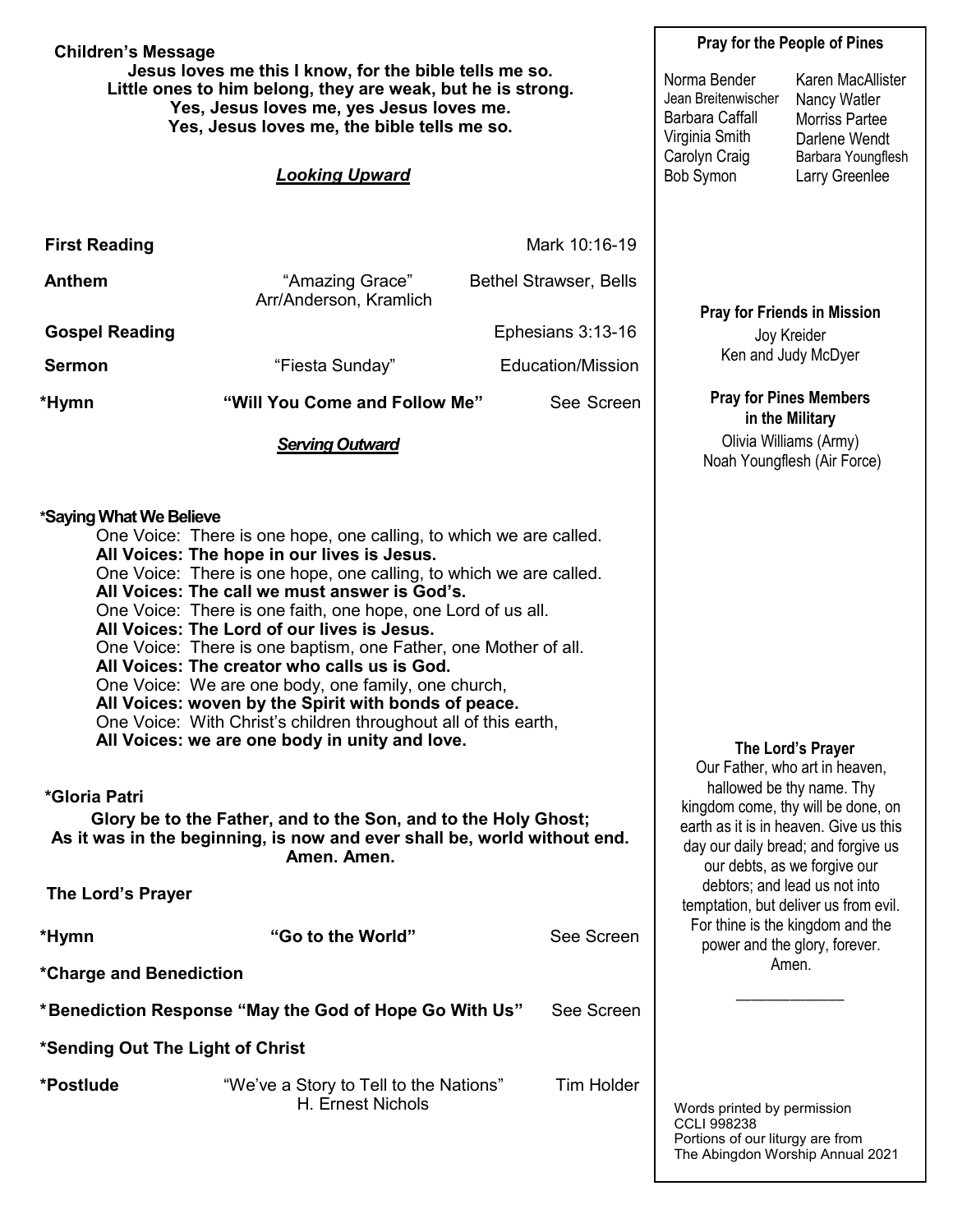|           |                                                 |               |                                                                           | <b>SERMON NOTES</b>                                               |
|-----------|-------------------------------------------------|---------------|---------------------------------------------------------------------------|-------------------------------------------------------------------|
|           | <b>Calendar for the Week of August 22, 2021</b> |               |                                                                           |                                                                   |
| Today     | p.m.                                            | 5:00          | Incarnation Worship Service - Fellowship Hall                             |                                                                   |
|           |                                                 |               | Mosaic Crafts for the children - W12                                      |                                                                   |
| Monday    | a.m.                                            | 10:00         | Office Staff Meeting - C3                                                 |                                                                   |
|           | p.m.                                            | 4:00          | This Week at Pines articles due to Micah                                  |                                                                   |
|           |                                                 | 6:30          | Session Meeting - C3/Fellowship Hall                                      |                                                                   |
| Tuesday   | a.m.                                            | 7:00          | Men's Bible Study - by Zoom                                               |                                                                   |
|           | p.m.                                            | 1:00          | Pines Needles Knitting Group - Prayer Room                                |                                                                   |
| Wednesday | a.m.                                            | 10:30         | Riley Bible Study - C3                                                    |                                                                   |
|           | p.m.                                            | 1:00          | Weekly Prayer Team - by Zoom                                              |                                                                   |
|           |                                                 | 5:45          | Pines Pealers (Bell Practice) - C12                                       |                                                                   |
|           |                                                 | 7:00          | Choir Rehearsal - Choir Room                                              |                                                                   |
|           |                                                 |               | Choir Birthday Celebration - Parlor                                       |                                                                   |
|           |                                                 | 7:00          | Incarnation practice - Sanctuary                                          |                                                                   |
|           |                                                 | 8:00          | Westside AA - Fellowship Hall                                             |                                                                   |
| Thursday  | p.m.                                            | 1:00          | Lectionary bible study - by Zoom                                          |                                                                   |
|           |                                                 | 7:00          | Space City Singers - Fellowship Hall                                      |                                                                   |
|           |                                                 |               | Stephen Ministers Parlor                                                  | Instagram.com/pineshouston                                        |
|           |                                                 | 8:00          | AA - C3                                                                   | Get the latest announcements and<br>reminders right before events |
| Friday    |                                                 |               |                                                                           | happen. Find us here:<br>https://twitter.com/HoustonPines.        |
| Saturday  | p.m.                                            | 6:00          | AA - C3                                                                   | Find us on Facebook                                               |
|           |                                                 | 6:30          | Mosaic Youth - Fellowship Hall                                            | www.facebook.comPinesPresbyterian<br>Church-1425251917704955/     |
| Sunday    | a.m.                                            | 9:00          | Nursery open                                                              | The newsletter is available<br>in the Narthex for those unable to |
|           |                                                 | 9:15          | Adult Sunday School - Fellowship Hall                                     | access it online.                                                 |
|           |                                                 | 10:00         | Choir Rehearsal - Choir Room                                              |                                                                   |
|           | p.m.                                            | 10:15<br>5:00 | Coffee - Fellowship Hall<br>Incarnation Worship Service - Fellowship Hall |                                                                   |